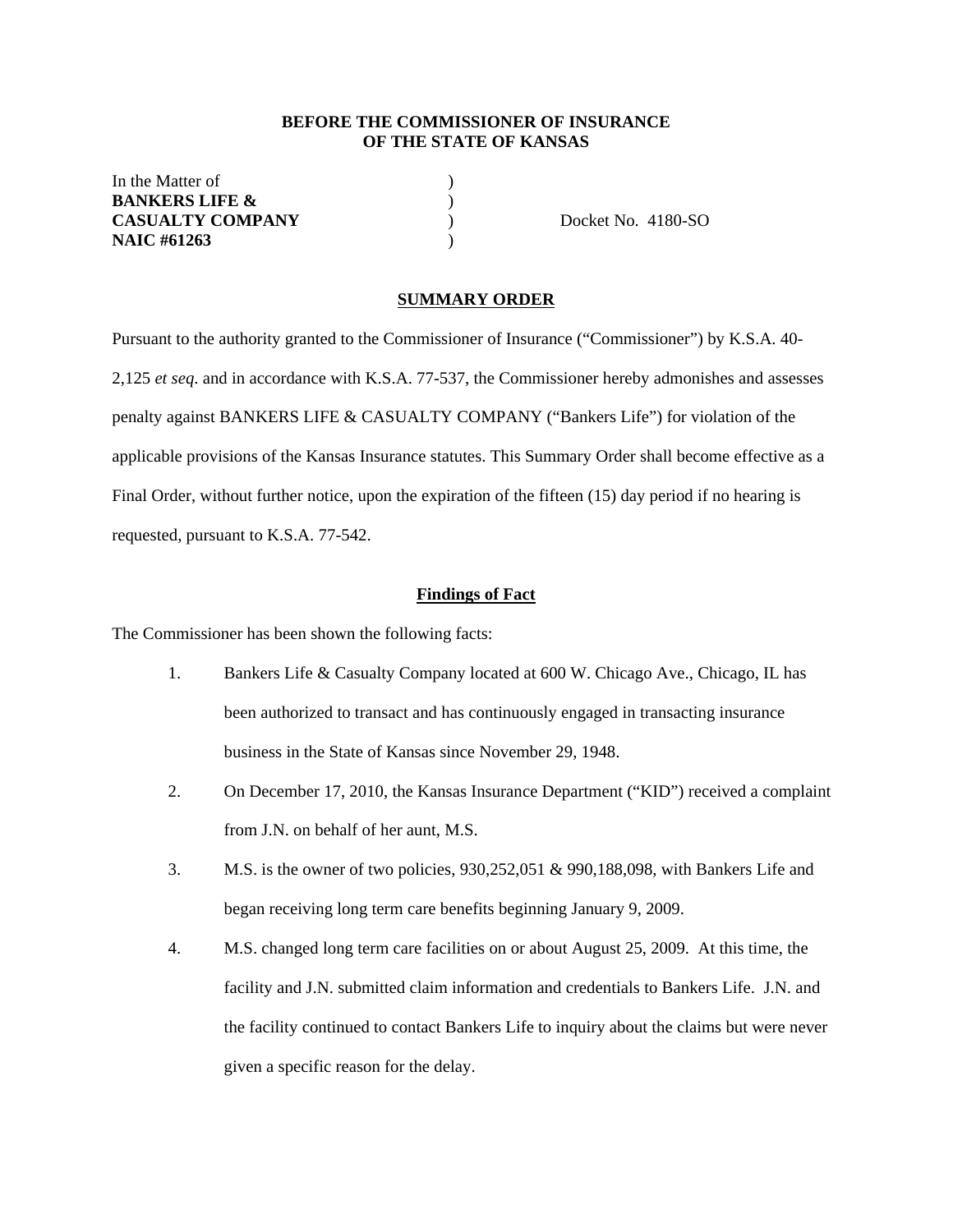- 5. Bankers Life responded to KID on January 13, 2010 regarding payments on behalf of M.S. Bankers Life admittedly stated that claim information was received by Bankers Life on October 15, 2009 but the servicing was "inadvertently delayed."
- 6. On December 18, 2009, December 21, 2009 and January 4, 2010, payments were finally issued to the insured for claims beginning August 25, 2009 which Bankers Life admitted to receiving on October 15, 2009.
- 7. Between August 2009 and December 2009, J.N. was paying premium on behalf of her aunt, M.S., due to Bankers Life's failure to recognize that M.S. was still receiving long term care benefits which would have activated her waiver of premium provision.
- 8. C.F. complained to KID on April 29, 2010 on behalf of her deceased husband, L.F. L.F. was a Bankers Life policyholder, policy number 209,058,655 and began receiving long term care benefits beginning November 5, 2008.
- 9. In response to KID, Bankers Life admits receiving billing statements for L.F.'s care on March 30, 2009 for February and March 2009. Bankers Life finally issued payment on May 27, 2010 despite a year of C.F. trying to resolve the problem on her own. Bankers Life states that the claims were "inadvertently overlooked."
- 10. On April 26, 2010, KID received a complaint from P.L. who composed a complaint on behalf of his mother E.L. E.L is the owner of Bankers Life policy 970,133,521 and began receiving long term care benefits August 2009.
- 11. E.L. was moved to a long term care facility on January 4, 2010 as her health was declining. On February 15, 2010, P.L. submitted claim information via mail to the address listed on the claim forms located on Bankers Life website.
- 12. Early March, P.L. contacted Bankers Life which stated that the company had received the forms but not until March 1, 2010. There was a delay in receipt of the claim information due to Bankers Life providing an incorrect address on the claim material on its website.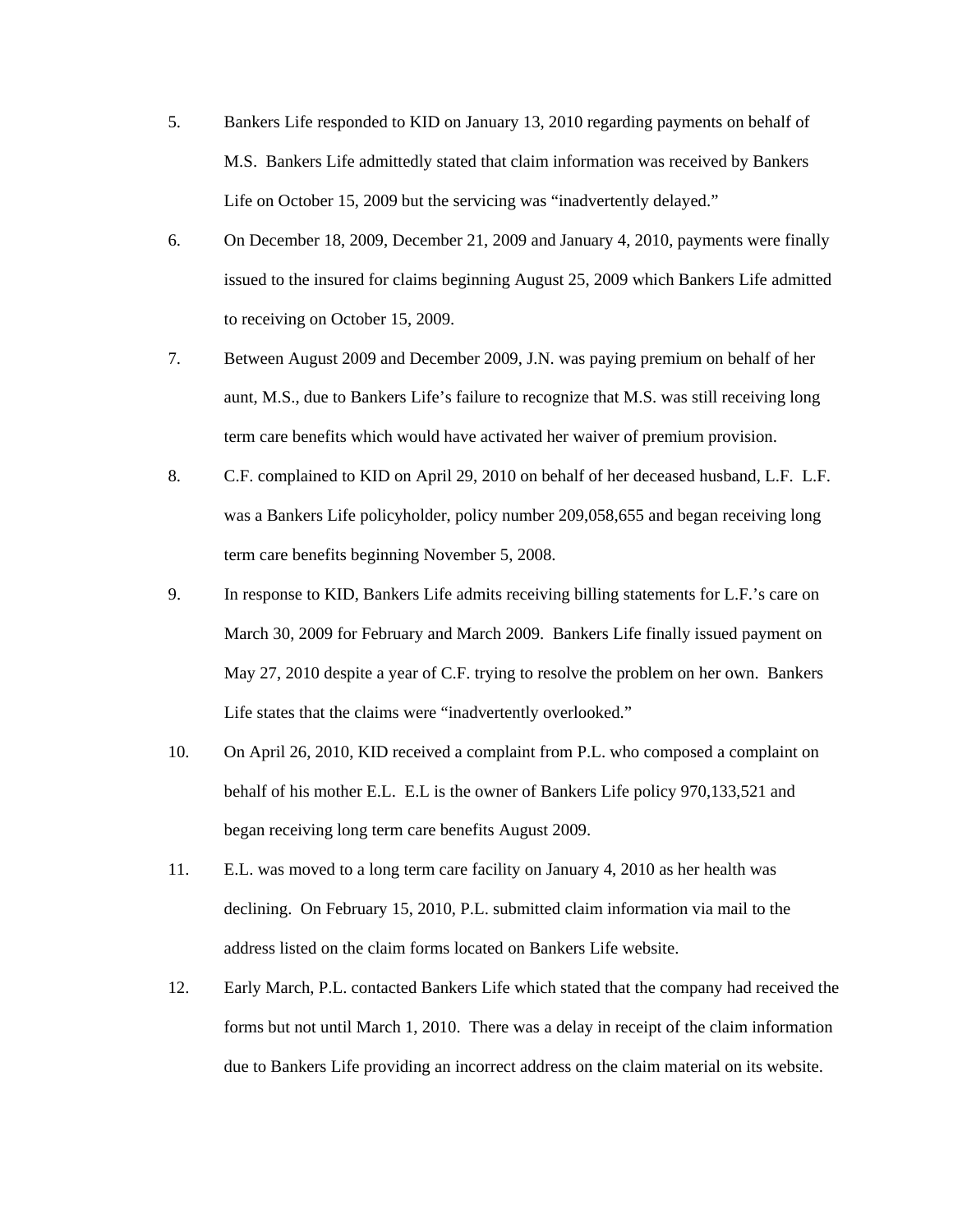- 13. On March 15, 2010, Bankers Life received E.L.'s claim for February. On April 16, 2010, Bankers Life received E.L.'s claim for March.
- 14. On April 9, 2010, P.L. called to check on the claim process and was informed by Bankers Life that all items necessary to process the claim had been collected and that there was a backlog. In the response to the complaint, Bankers Life states that this information is not true and that Bankers Life was missing a copy of the facility's license. However, from March 1 to April 23, P.L. was never informed that Bankers Life was missing any information. In fact, he was informed otherwise.
- 15. On February 2, 2010, KID received a complaint from E.T. on behalf of her husband, A.T. A.T. is the owner of Bankers Life policy 204,097,471 and began receiving long term care on July 28, 2009.
- 16. A claim was made and received by Bankers Life for A.T's care on August 27, 2009. On September 15, 2009, Bankers Life denied the claim based on the lapse of the policy. On October 12, 2009, Bankers Life received premium payment from A.T. and reinstated that policy.
- 17. On December 15, 2009, Bankers Life received the additional information it needed to pay A.T.'s claim. Bankers Life states that the claim was "inadvertently overlooked" and the claim was not paid until February 26, 2010.
- 18. L.V. is a Bankers Life policyholder and has been receiving qualified home healthcare benefits consistently since June 24, 2009.
- 19. S.V. indicates that he has to submit claims numerous times prior to Bankers Life acknowledging that the claim has been received.
- 20. Due to failure to pay timely, L.V.'s home healthcare agency, Advocare, refuses to provide her care. Therefore, L.V. was forced to change agencies.
- 21. To ensure that Bankers Life received March's invoice and care notes, KID faxed a copy to Bankers Life on April 12, 2010 and received confirmation that the fax was received.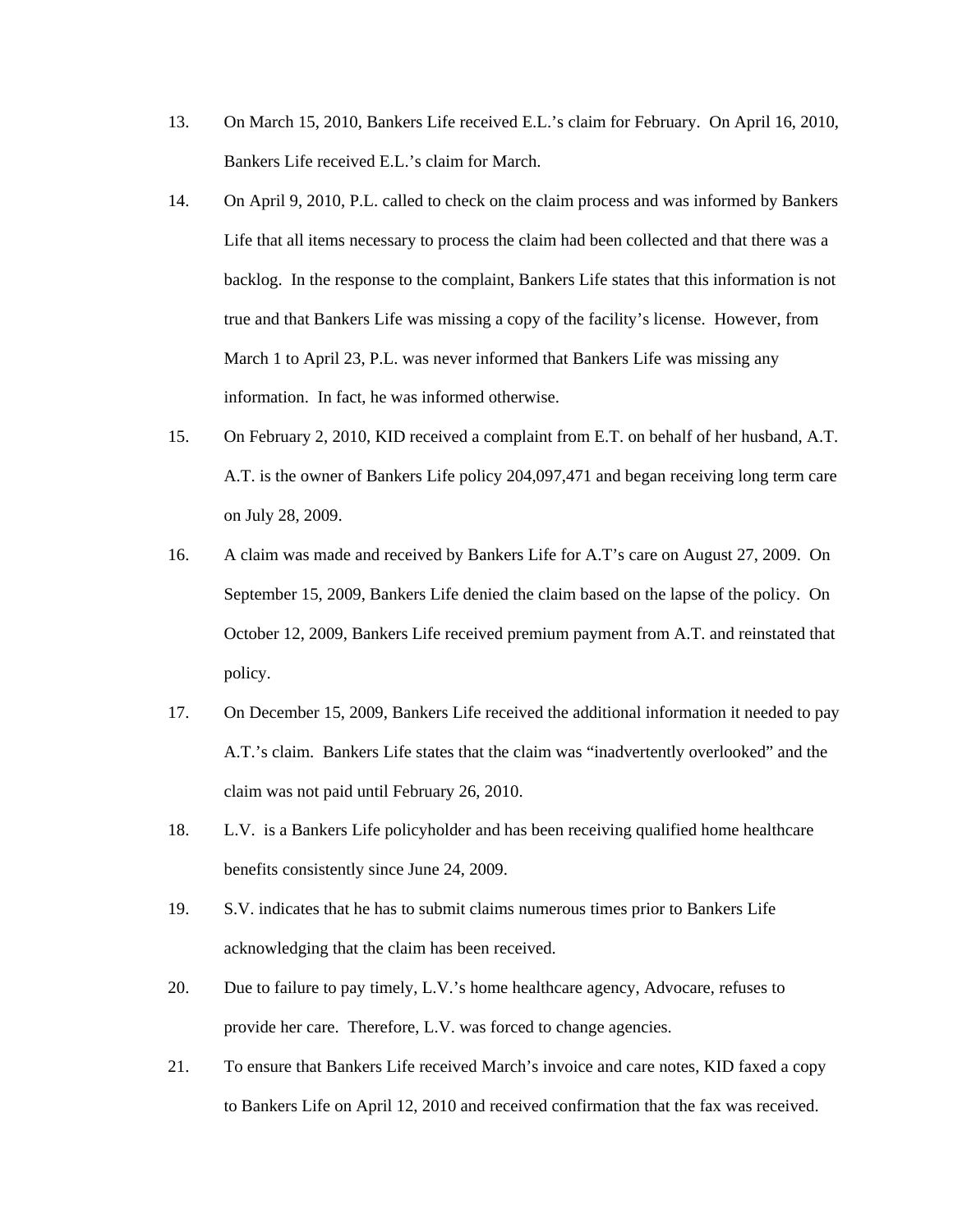- 22. S.V. was instructed by Lesley with Bankers Life to email Steve Marsh, her supervisor, a copy of the invoice and care notes. S.V. did this on April 12, 2010 and received an email confirmation from Steve Marsh that is had been received.
- 23. On May 13, 2010, KID received an email from S.V. indicating that he had not received payment for the March invoice.
- 24. On May 14, 2010, Jennifer Sourk, staff attorney for KID, left a message for Ruth Daudel with Bankers Life inquiring about the status of the payment. KID did not receive a return call.
- 25. On May 18, 2010, Jennifer Sourk left another message for Ruth Daudel with Bankers Life making another inquiry about the status of the payment. Ruth Daudel returned the phone call and indicated that Bankers Life had not received copies of the invoice and/or care notes and therefore, payment had not been issued. KID requested that payment be made by the end of business on May 18, 2010.

# **Applicable Law**

#### K.S.A. 40-2,125 states, in pertinent part:

- (a) If the commissioner determines after notice and opportunity for a hearing that any person has engaged or is engaging in any act or practice constituting a violation of any provision of Kansas insurance statutes or any rule and regulation or order thereunder, the commissioner may in the exercise of discretion, order any one or more of the following:
	- (1) Payment of a monetary penalty of not more than \$1,000 for each and every act or violation, unless the person knew or reasonably should have known such person was in violation of the Kansas insurance statutes or any rule and regulation or order thereunder, in which case the penalty shall be not more than \$2,000 for each and every act or violation.

#### K.S.A. 40-2228h states, in pertinent part:

(a) Within 30 days after receipt of any claim, and amendments thereto, any insurer issuing a policy of long-term care insurance shall pay a clean claim for reimbursement in accordance with this section or send a written or electronic notice acknowledging receipt of and the status of the claim. Such notice shall include the date such claim was received by the insurer and state that: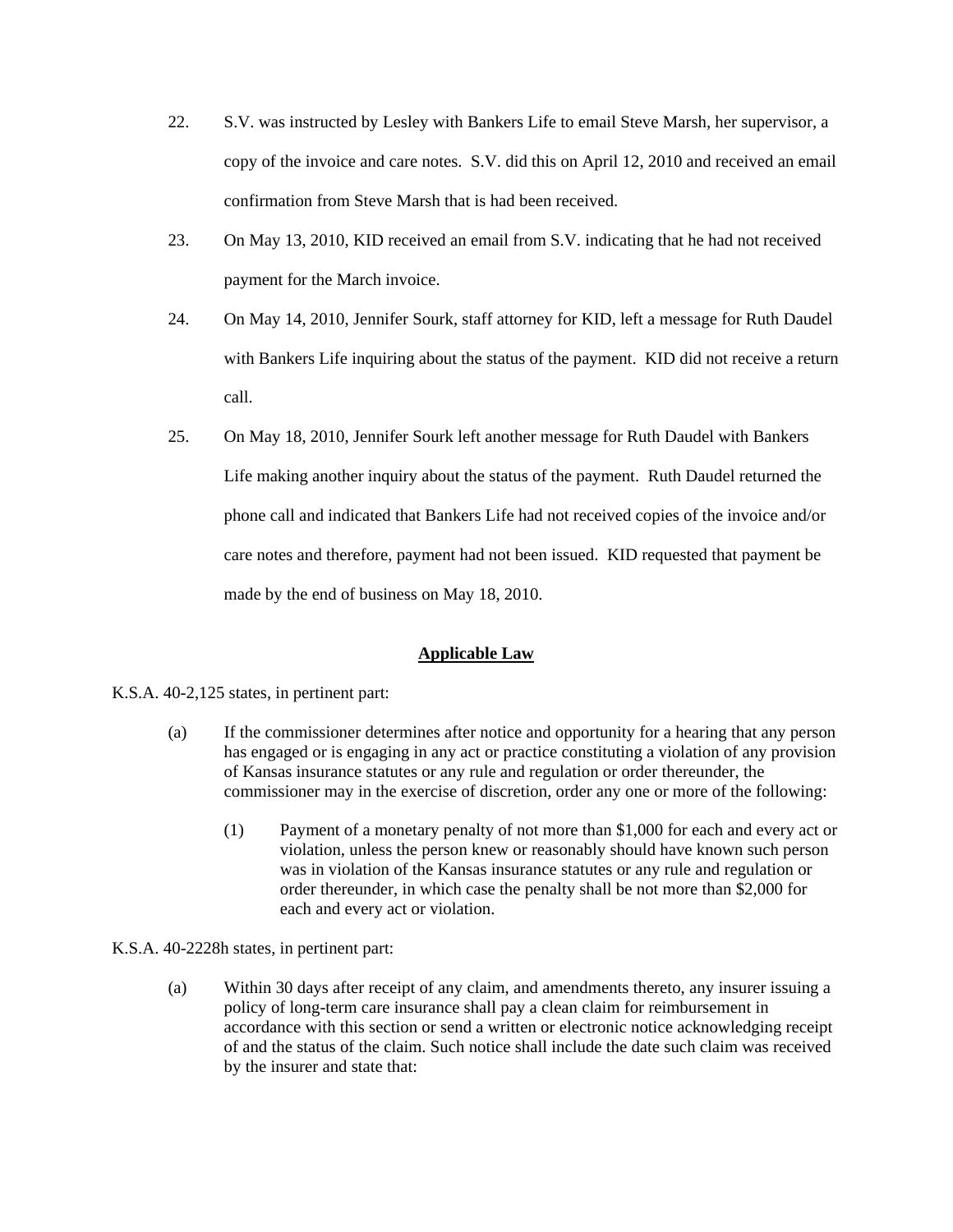- (1) The insurer refuses to reimburse all or part of the claim and specify each reason for denial; or
- (2) additional information is necessary to determine if all or any part of the claim will be reimbursed and what specific additional information is necessary.

K.S.A. 40-2404(9) states, in pertinent part:

- (9) *Unfair claim settlement practices.* It is an unfair claim settlement practice if any of the following or any rules and regulations pertaining thereto are: (A) Committed flagrantly and in conscious disregard of such provisions, or (B) committed with such frequency as to indicate a general business practice.
	- (b) failing to acknowledge and act reasonably promptly upon communications with respect to claims arising under insurance policies;
	- (c) failing to adopt and implement reasonable standards for the prompt investigation of claims arising under insurance policies;
	- (e) failing to affirm or deny coverage of claims within a reasonable time after proof of loss statements have been completed;
	- (f) not attempting in good faith to effectuate prompt, fair and equitable settlements of claims in which liability has become reasonably clear;

## **Conclusions of Law**

Based on the Findings of Fact in Paragraphs #1 through #25 and the Applicable Law above,

# **IT IS THEREFORE ORDERED BY THE COMMISSIONER OF INSURANCE:**

- 26. Bankers Life failure to pay claims within 30 days of receipt of claims and/or failure to properly notify policy holders of information needed to process the claims constitutes a violation of K.S.A. 2228h.
- 27. Bankers Life's multiple failure to acknowledge receipt of claims, to promptly investigate claims, to affirm or deny claims and to effectuate prompt and fair claims settlement practices are committed with such frequency to establish a business practice and constitutes violations of K.S.A.  $40-2404(9)(b)$ , (c), (e) and (f).
- 28. Pursuant to K.S.A. 40-2,125 Bankers Life shall pay a monetary penalty in the amount of Twenty-Two Thousand Dollars and no/100 (\$22,000.00) for the above-stated violations of K.S.A. 40-2228h and K.S.A. 40-2404(9).
- 29. The Commissioner shall retain jurisdiction over this matter to issue any Order(s) deemed necessary and appropriate.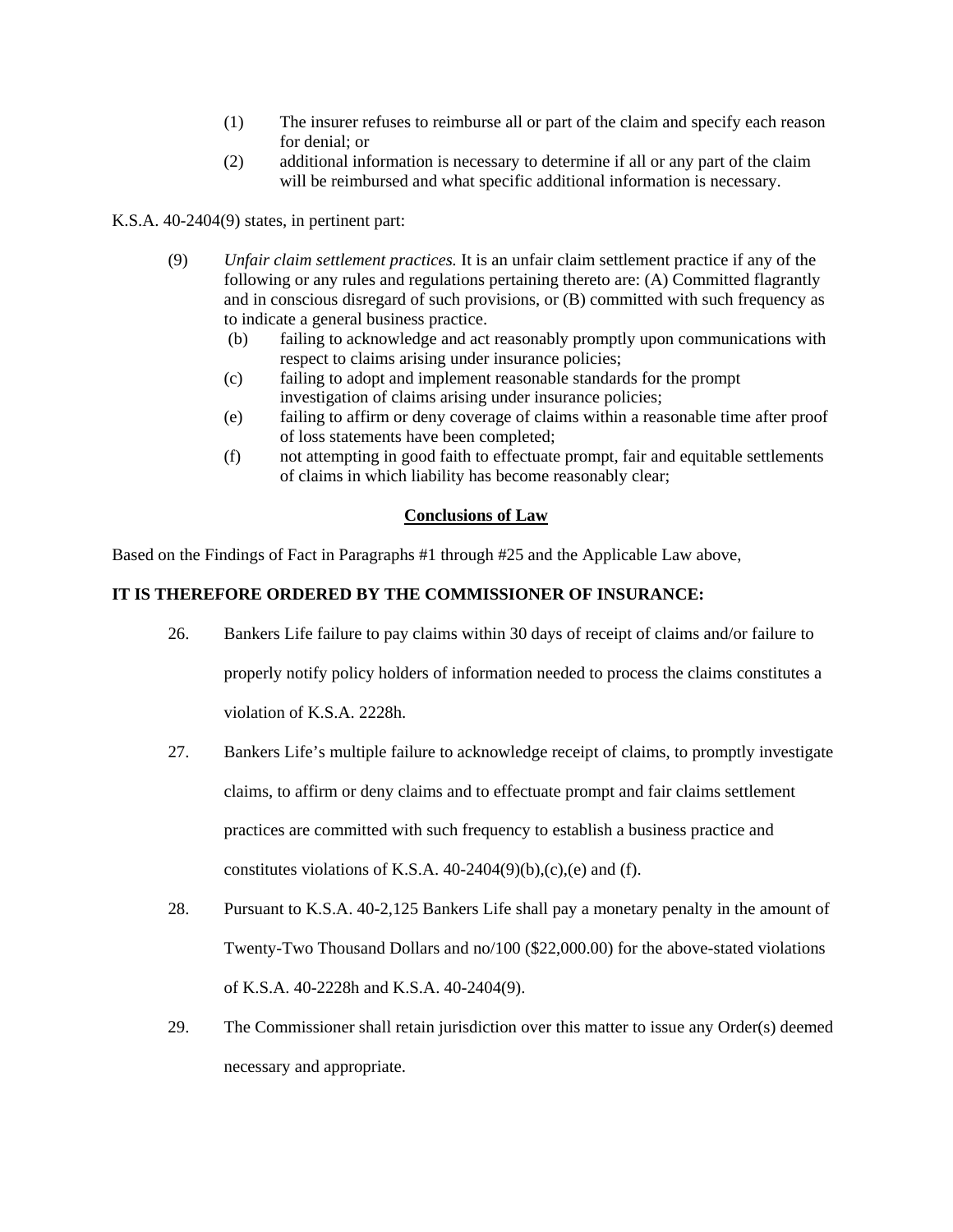# **NOTICE OF RIGHTS**

Bankers Life and Casualty Company is entitled to a hearing pursuant to K.S.A. 77-537, the Kansas administrative Procedure Act. If Bankers Life and Casualty Company desires a hearing, the company must file a written request for a hearing with:

> John W. Campbell, General Counsel Kansas Insurance Department 420 S.W.  $9<sup>th</sup>$  Street Topeka, Kansas 66612

This request must be filed within fifteen (15) days from the date of service of this Order. If Bankers Life and Casualty Company requests a hearing, the Kansas Insurance Department will notify the company of the time and place of the hearing and information on the procedures, right of representation, and other rights of parties relating to the conduct of the hearing, before commencement of the same.

If a hearing is not requested in the time and manner stated above, this Summary Order shall become effective as a Final Order upon the expiration of time for requesting a hearing, pursuant to K.S.A. 77-613. In the event Bankers Life and Casualty Company files a petition for judicial review, pursuant to K.S.A. 77-613(e), the agency officer to be served on behalf of the Kansas Insurance Department is:

> John W. Campbell, General Counsel Kansas Insurance Department  $420$  S.W.  $9<sup>th</sup>$  Street Topeka, Kansas 66612

# **IT IS SO ORDERED THIS 19TH DAY OF JULY, 2010, IN THE CITY OF TOPEKA, COUNTY OF SHAWNEE, STATE OF KANSAS.**



 \_/s/ Sandy Praeger\_\_\_\_\_\_\_\_\_\_\_\_\_\_\_\_\_\_\_\_ Sandy Praeger DEPARTMENT VOLTER COmmissioner of Insurance

 $\angle$ s/ John W. Campbell John W. Campbell General Counsel